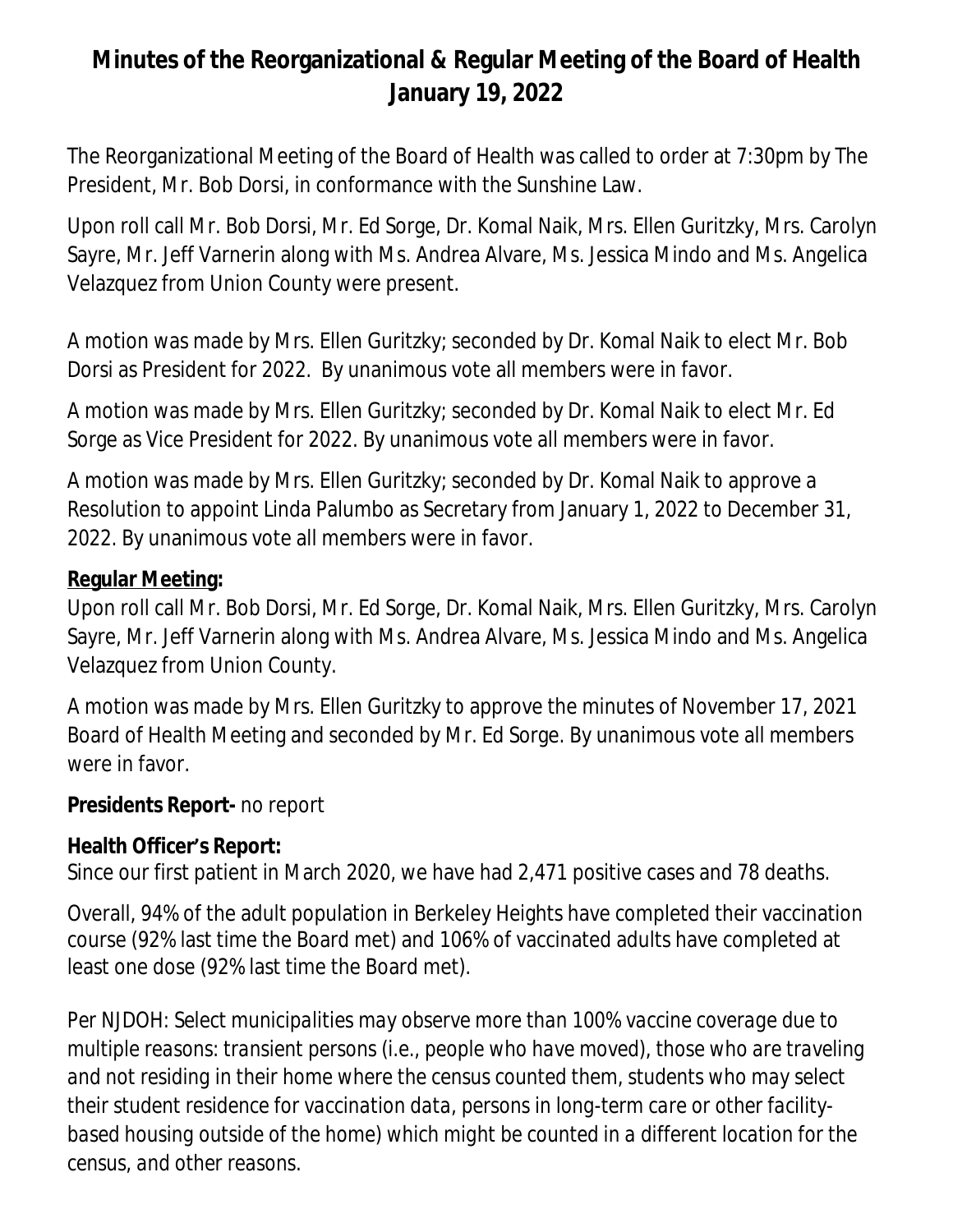### **Vaccine Clinics**

Moderna, J&J and Pfizer (12 and older) vaccines continue to be provided at Kean University/Downs Hall on Wednesdays and Fridays from 3:00 p.m. to 7:00 p.m.

Pfizer (5 and older) vaccines continue to be provided at Warinanco Ice Skating Center on Tuesdays and Thursdays 3:00 p.m. to 7:00 p.m.

All vaccines, including pediatric Pfizer are provided at Plainfield High School on Saturdays from 9:00 a.m. to noon.

For an up-to-date list of upcoming clinics and to make an appointment, please visit our website at UCNJ.org.

To date the County has provided over 135,630 vaccines to over 69,000 people. Vaccines are currently very abundant. To make an appointment please call 1-833-256-2478 between the hours of 9:00 a.m. and 5:00 p.m.

There was a brief discussion about clarifying the most up to date information on testing positive for COVID. The date of exposure is considered day 0. Day 1 is the first full day after last contact with a person who has had COVID-19. The recommendation is to get tested between 5<sup>th</sup>- 7<sup>th</sup> day.

### **Testing**

The Testing Center at Kean University is still open to all Union County residents on Mondays from 7:00 a.m. to noon and Thursdays from 7:00 a.m. to noon and 4:00 p.m. to 8:00 p.m.

Tests are also being administered at the Gerry B. Green Building in Plainfield on Wednesdays from 11:00 a.m. to 1:00 p.m.

Since March 11th, 2020, the county had tested over 186,175 people. Registration and general information are available on county's UCNJ.ORG homepage.

For an up-to-date list of upcoming clinics and to make an appointment please visit our website at UCNJ.org.

### **Public Health Nursing:**

School Immunization Audits will be scheduled starting February 2022.

### **Food Inspections**

- Proud Thai Initial inspection 11/18/21. Received a Conditional. Re-inspected on 11/30/21- Satisfactory.
- Thomas P. Hughes School Re-inspection on 11/29/21 Satisfactory.
- Delicious Heights Re-inspection on 11/29/21 Satisfactory.